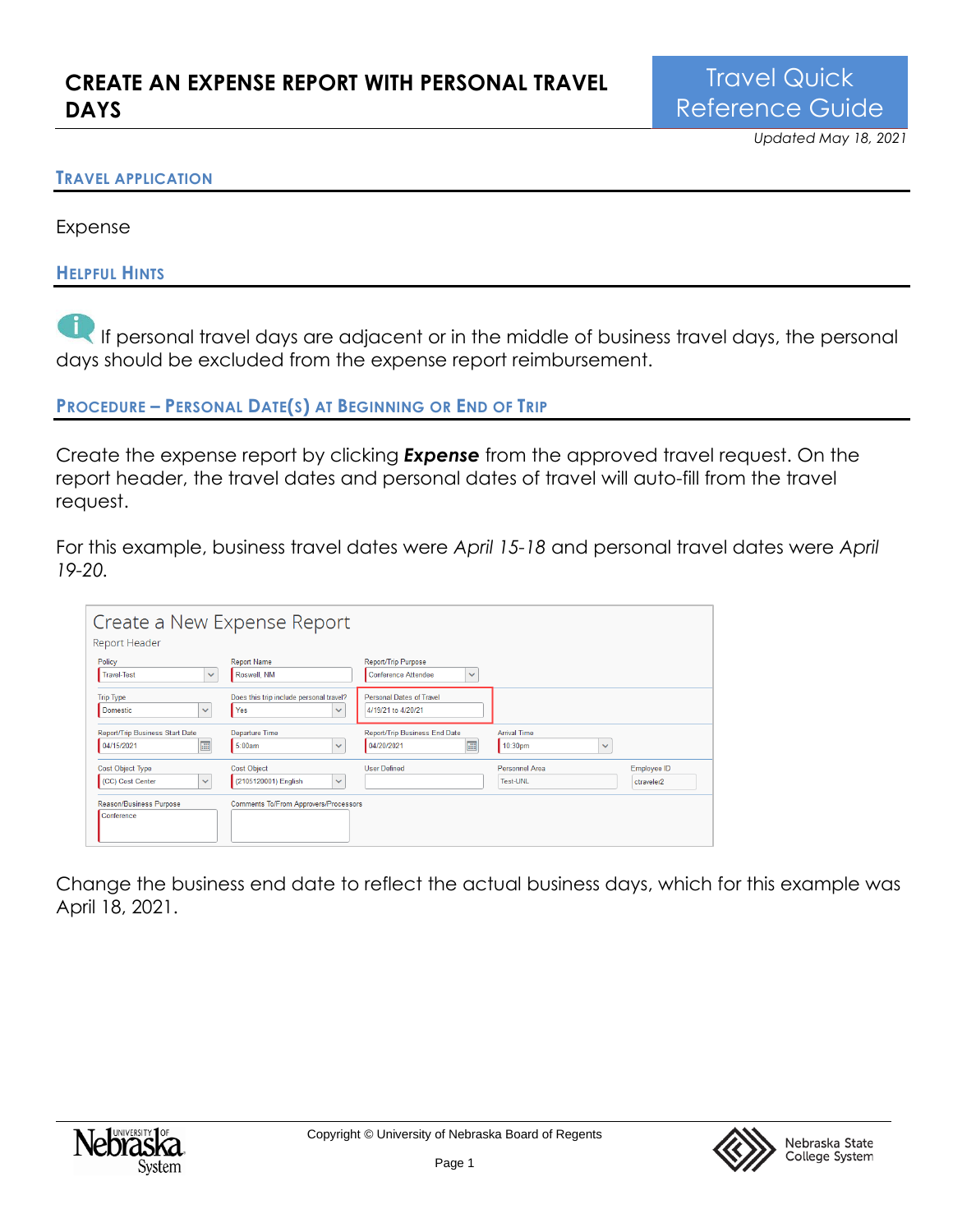## **CREATE AN EXPENSE REPORT WITH PERSONAL TRAVEL DAYS**

# Travel Quick Reference Guide

*Updated May 18, 2021*

| Create a New Expense Report<br><b>Report Header</b>         |                                                                |                                                                          |                                                |                           |
|-------------------------------------------------------------|----------------------------------------------------------------|--------------------------------------------------------------------------|------------------------------------------------|---------------------------|
| Policy<br>Travel-Test<br>$\checkmark$                       | <b>Report Name</b><br>Roswell, NM                              | <b>Report/Trip Purpose</b><br><b>Conference Attendee</b><br>$\checkmark$ |                                                |                           |
| <b>Trip Type</b><br><b>Domestic</b><br>$\checkmark$         | Does this trip include personal travel?<br>Yes<br>$\checkmark$ | Personal Dates of Travel<br>4/19/21 to 4/20/21                           |                                                |                           |
| <b>Report/Trip Business Start Date</b><br>圃<br>04/15/2021   | Departure Time<br>5:00am<br>$\checkmark$                       | Report/Trip Business End Date<br><b>Fill</b><br>04/18/2021               | <b>Arrival Time</b><br>10:30pm<br>$\checkmark$ |                           |
| <b>Cost Object Type</b><br>$\checkmark$<br>(CC) Cost Center | <b>Cost Object</b><br>(2105120001) English<br>$\checkmark$     | <b>User Defined</b>                                                      | Personnel Area<br><b>Test-UNL</b>              | Employee ID<br>ctraveler2 |
| Reason/Business Purpose<br>Conference                       | Comments To/From Approvers/Processors                          |                                                                          |                                                |                           |

Click Next<sup>>></sup> to continue. On the itinerary, enter the dates of the business travel. Click Next<sup>>></sup> on this and the next screen.

|                | Travel Allowances For Report: Roswell, NM                                                                                                      |                                                                                                             |                                                                                |                                                                          |                              |      | □ ×    |
|----------------|------------------------------------------------------------------------------------------------------------------------------------------------|-------------------------------------------------------------------------------------------------------------|--------------------------------------------------------------------------------|--------------------------------------------------------------------------|------------------------------|------|--------|
| $\blacksquare$ | Edit Itinerary<br>Available Itineraries<br>$\overline{2}$<br>Itinerary Info<br>Itinerary Name<br>Roswell, NM<br>Add Stop<br><b>Delete Rows</b> | 3 Expenses & Adjustments<br>Selection<br>UNEB_TA_4<br>Import Itinerary                                      |                                                                                | New Itinerary Stop                                                       |                              |      |        |
|                | Departure City 4<br>Omaha, Nebraska<br>04/15/2021 05:00 AM<br>Roswell, New Mexico<br>04/18/2021 12:00 PM                                       | <b>Arrival City</b><br>Roswell, New Mexico<br>04/15/2021 09:00 AM<br>Omaha, Nebraska<br>04/18/2021 04:00 PM | <b>Arrival Rate Location</b><br>CHAVES COUNTY, US-NM,<br>DOUGLAS COUNTY, US-NE | Departure City<br>Omaha, Nebraska<br>Date<br><b>Arrival City</b><br>Date | Time<br>画<br>Time<br>画       |      | Save   |
|                |                                                                                                                                                |                                                                                                             |                                                                                |                                                                          | Go to Single Day Itineraries | Next | Cancel |

Select any meals that were provided to the traveler by checking the corresponding box. Click Create Expenses



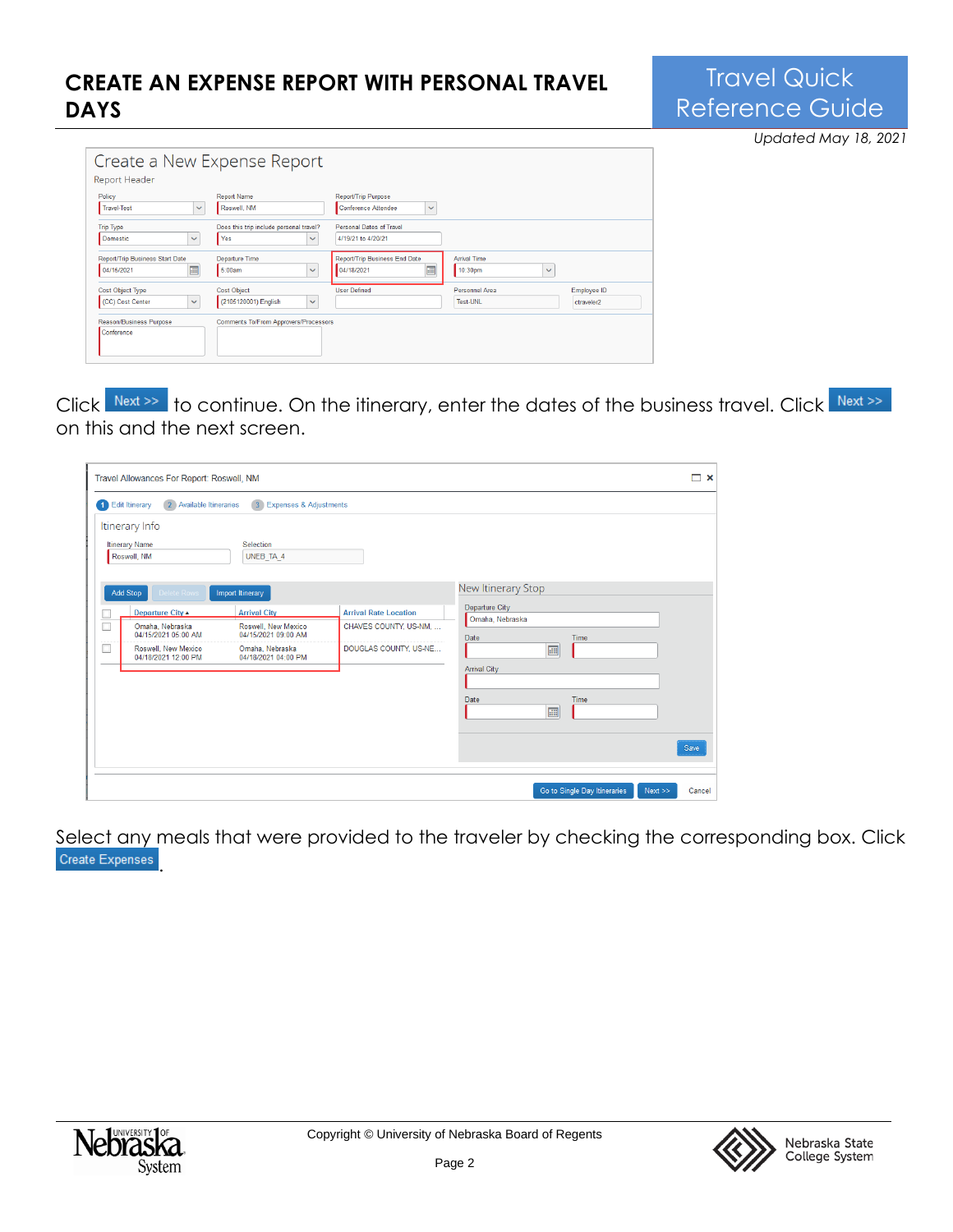## **CREATE AN EXPENSE REPORT WITH PERSONAL TRAVEL DAYS**

Travel Quick Reference Guide

*Updated May 18, 2021*

| <b>Create New Itinerary</b> | 2 Available Itineraries           | 3 Expenses & Adjustments  |                       |                        |                  |
|-----------------------------|-----------------------------------|---------------------------|-----------------------|------------------------|------------------|
| Show dates from             | 圃<br>画<br>to                      | Go                        |                       |                        |                  |
| Exclude   All $\Box$        | Date/Location A                   | <b>Breakfast Provided</b> | <b>Lunch Provided</b> | <b>Dinner Provided</b> | <b>Allowance</b> |
| $\Box$                      | 04/15/2021<br>Roswell, New Mexico |                           |                       | $\Box$                 | \$28.88          |
| $\Box$                      | 04/16/2021<br>Roswell, New Mexico |                           | Г                     | $\Box$                 | \$38.50          |
| $\Box$                      | 04/17/2021<br>Roswell, New Mexico |                           |                       | $\Box$                 | \$38.50          |
| $\Box$                      | 04/18/2021<br>Roswell, New Mexico |                           |                       | $\Box$                 | \$28.88          |

Continue filling out the expense report.